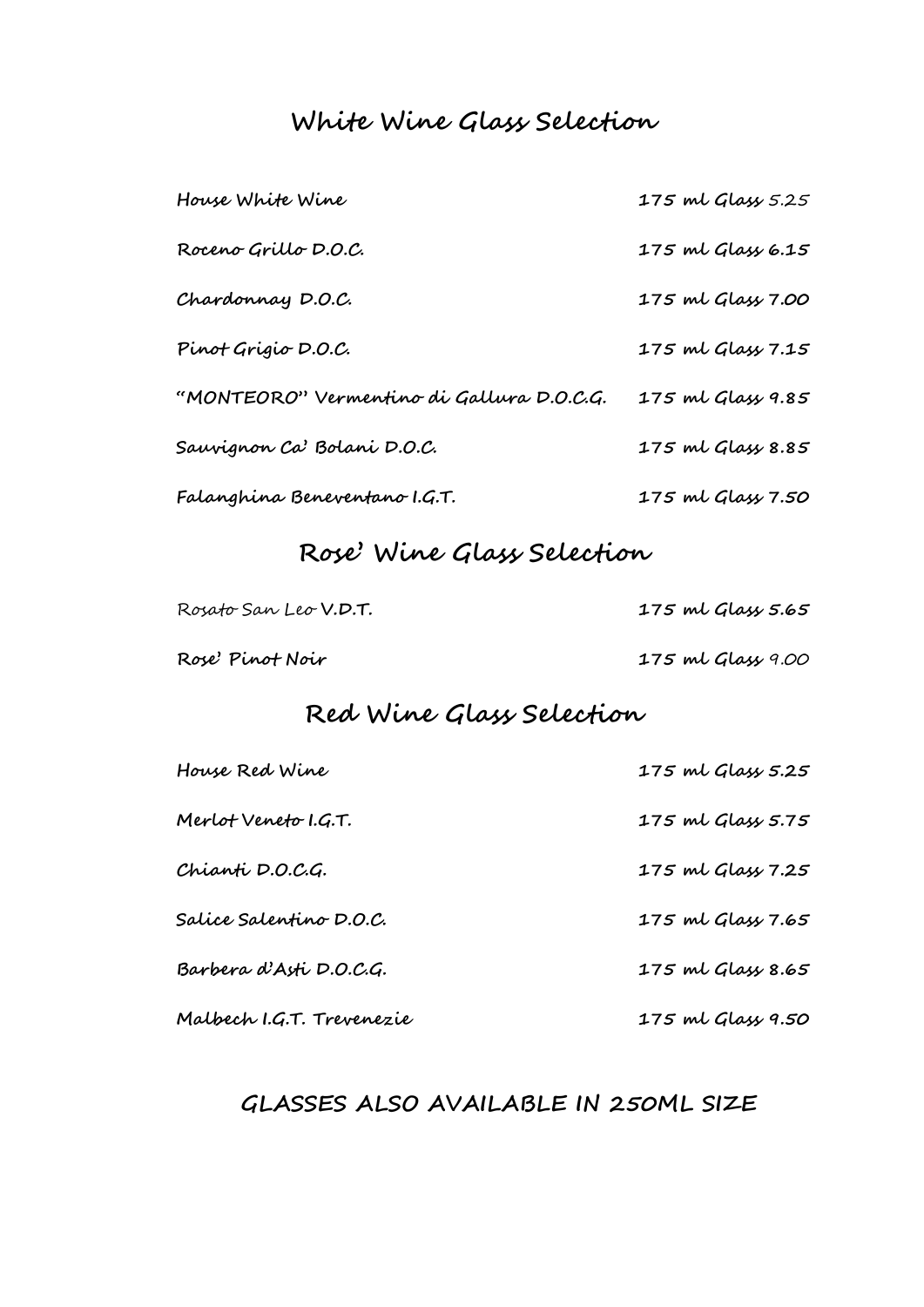# **Rosamaro Brut Sparkling Wine** N.V 34.00

**Masseria Altemura, (11% Vol.)** 

Negroamaro is a gorgeous luminescent sparkling Rose' Brut with a fine and delicate perlage. The bouquet is pleasantly intense and fruity with hints of pippin apple and light notes of small red berries. It is smooth on the palate and flows with flowery and fruity notes.

| Prosecco Brut D.O.C. | N.V | 28.00 |
|----------------------|-----|-------|

#### **Caldonega, (11% Vol.) VENETO**

This Prosecco is bright and luminous with a straw yellow colour. The bouquet is extremely fruity, with hints of wisteria blossom. Moderately dry with almondy nuances, typical of the Prosecco grape.

#### "52" **Prosecco Superiore di Valdobbiadene D.O.C.G. Extra Dry** N.V 40.00

# **Santa Margherita, (11.5% Vol.) VENETO**

The grapes are selected from 52 different vineyards in the historic heartland of the Valdobiadene D.O.C.G. production zone for Prosecco Superiore. This is a fresh-tasting wine, presenting bright straw with greenish highlights and persistent mousse. The nose is reminiscent of peaches and acacia blossom, mingling with rennet apples and pineapple. Balance, moderate acidity and elegantly rounded fruit accompany the prickle on the palate.

#### Greyfriary Rose' Reserve Brut **2014** 49.00

#### **Greyfriars, (11.5% Vol.) SURREY**

Greyfriars Rose' Reserve Brut is made from 100% Pinot Noir grapes handpicked in late October and fermented in oak barrels. Produced using the traditional method, this sparkling wine has matured in our cellars for almost a year prior to release.

## **Greyfriars Blanc de Blancs Brut** 2015 49.00

#### **Greyfriars, (11.5% Vol.) SURREY**

This Blanc de Blancs is made from Chardonnay grapes from mature vines planted in the early 1990s. After fermentation in tanks, the base wine is aged in oak barrels for three to six months before bottling for secondary fermentation. Produced using the traditional method this sparkling English wine has matured in our cellars for almost two years before being ready for release.

#### **Dom Perignon** 2009 250.00

#### **Dom Perignon, (12.5% Vol.) CHAMPAGNE**

The stretch of excellent weather condition of 2009 was unprecedented, and allowed us to explore new frontiers of grape ripeness in Champagne. The vintage offers a taste of the ripest and richest fruit, grapes in their prime, with the promise of the future wine's freshness and energy. The 2009 vintage brings a prodigious, sunny, bold and generous decade to a close.

#### De Venoge Champagne N.V 120.00

#### **Princes Blanc de Blancs, (12% Vol.) CHAMPAGNE**

The House de Venoge resurrects the mythical Champagne Princes created in 1864 by Joseph de Venoge in honour of the Orange Princes. Its elegant and famous carafe recalls the crystal flasks in which European aristocracy used to decant their champagne in the early twentieth century. Princes Blanc de Blancs is made only from Premiers Crus and Grands Crus that are rigorously blended by our Cellar master. This Champagne shows wonderful mineral notes and a great ageing ability. Its freshness and elegance are underlined by subtle aromas of white flowers and citrus.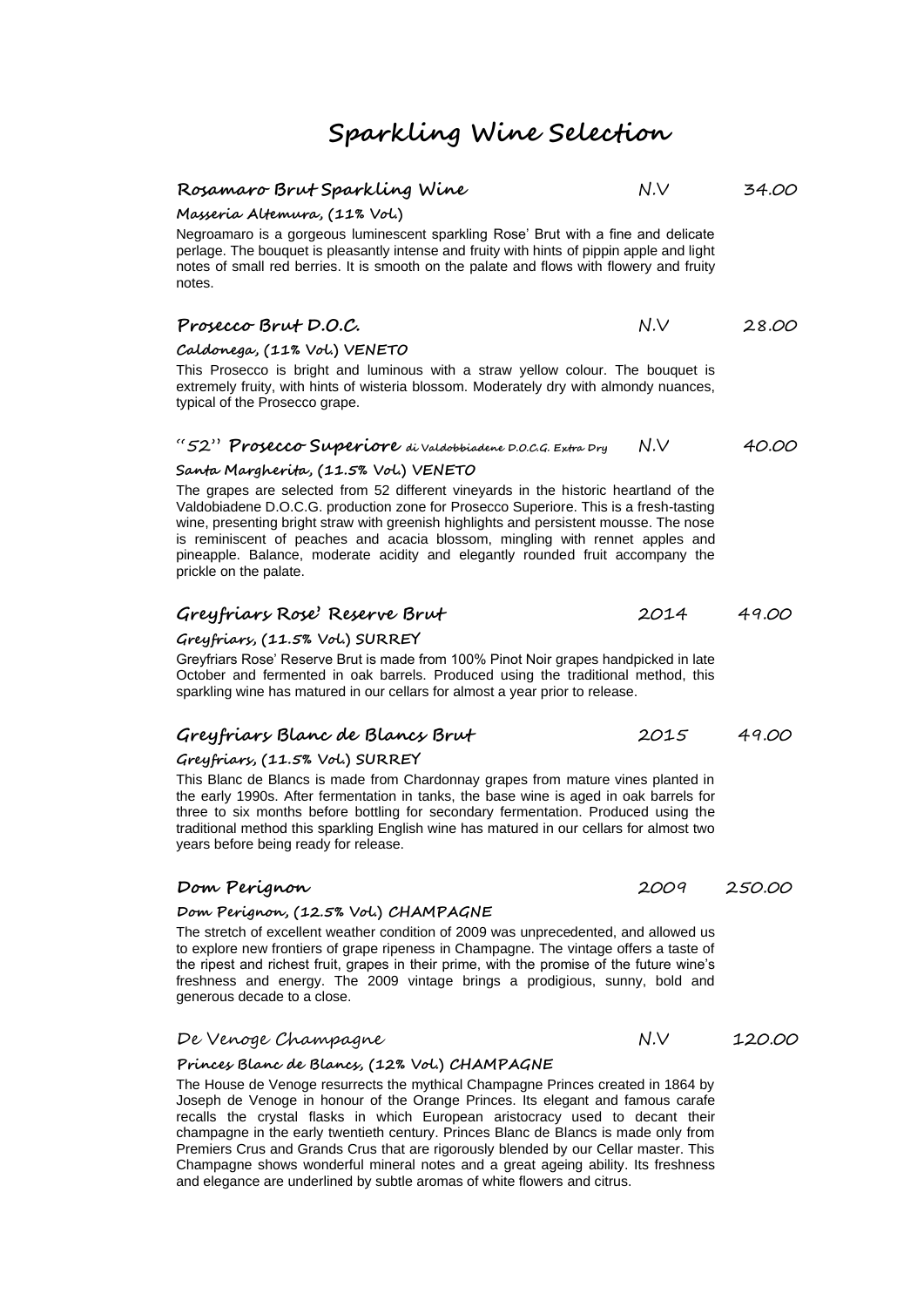# **Rose' Wine Selection**

# **Rosato San Leo V.D.T.** N.V. 22.50

**Borgo San Leo, (11.5% Vol.) VENETO**

An inviting rose' with lively cherry red reflections, delicately fruit with fresh and sweet notes of red currants, pleasantly dry and showing good consistency.

# Pinot Noir Rose' 2021/22 36.00

**Greyfriars, (11% Vol.) SURREY**

The vast majority of the grapes used in this wine were Pinot Noir from our Lansdowne vineyard with a dash of Chardonnay from our Monkshatch vineyard to add a little freshness. Picked in early October the grapes were fermented in stainless steel tanks to retain their fresh and fruity characteristics and the wine was bottled in April 2022.

# **White Wine Selection**

| House White Wine                                                                                                                                                                                                                |               | $N.A$ 20.95 |
|---------------------------------------------------------------------------------------------------------------------------------------------------------------------------------------------------------------------------------|---------------|-------------|
| Roceno Grillo D.O.C.                                                                                                                                                                                                            | 2019/20 24.50 |             |
| Sibiliana (12.5% Vol.) SICILIA                                                                                                                                                                                                  |               |             |
| Characterized by its straw-yellow colour, Roceno Grillo is a delicate and elegant wine,<br>with white peach and yellow melon aroma.<br>In the mouth it shows all its elegance and persistence.                                  |               |             |
| Chardonnay D.O.C.                                                                                                                                                                                                               | 2019/20 28.00 |             |
| Zonin, (13% Vol.) FRIULI                                                                                                                                                                                                        |               |             |
| This wine has got a vivid straw-yellow colour enlivened by luminous reflections. It is<br>intense and extremely fresh, with notes of elderflower, banana and apple. Delicately<br>dry with fine balance and enchanting harmony. |               |             |
| Pinot Grigio VENEZIA D.O.C.                                                                                                                                                                                                     | 2019/20 28.50 |             |
| Torresella, (12% Vol.) VENETO                                                                                                                                                                                                   |               |             |
| 그대로 그 사람들은 그 사람들을 지원하는 것 같아. 그 사람들은 그 사람들은 그 사람들을 지원하고 있다. 그 사람들은 그 사람들은 그 사람들을 지원하고 있다.                                                                                                                                        |               |             |

This Pinot Grigio is straw-yellow with copper shades. The bouquet is intense with a fragrance of white fruit, pear, and white flowers. It is soft, harmonious and balanced on the palate.

# **Sauvignon Ca' Bolani D.O.C.** 2019/20 35.50

**Ca' Bolani, (12.5% Vol.) FRIULI**

Sauvignon Ca' Bolani is a radiant white wine with a delicate aroma of pepper and a lean velvety taste. It is a very elegant wine from the Friuli region, a prime example of good wine making.

# **Falanghina, Beneventano I.G.T.** 2019/20 29.50

**Vinosia, (13% Vol.) CAMPANIA**

Falanghina is a pale straw colour wine with a delicate fruity nose and aromas pineapple and apricot. It is dry on the palate with good fresh acidity

- 
- 
-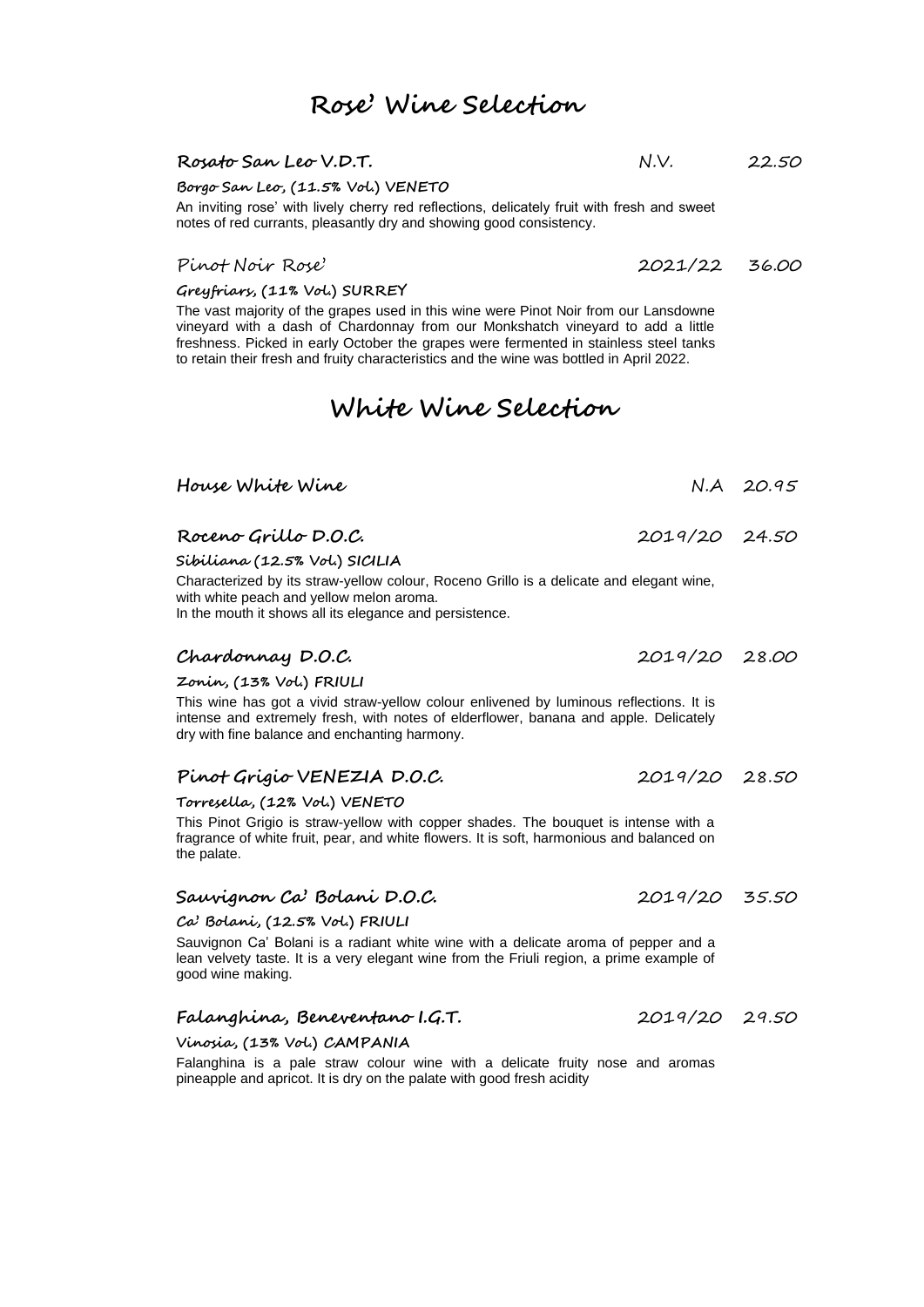# **"MONTEORO" Vermentino di Gallura D.O.C.G.** 2019/20 39.50

## **Sella&Mosca, (14% Vol) SARDEGNA**

Sella&Mosca cultivates its grapes on the slopes of the south side of Mount Limbara, in Gallura area, whose soils are characterized by broken-down granitic rubble and a hot climate, but with excellent temperature variations during the summer. The resulting white wine is extraordinarily expressive, fresh and delicious. It is rich in fruited notes, it smoothly progresses to hints of potherbs and berries, flowers and shrubs. In the mouth it begins smoothly but with considerable complexity, enlivened by a brilliant acidity that gives it depth and extension. The Mediterranean character is always present and marine notes underline the taste.

# **Collio Pinot Grigio** D.O.C. 2017/18 47.00

# **Borgo Conventi, (13.5% Vol) FRIULI**

The Pinot Grigio Collio, is one of the best expressions of the white wines from "Friuli" in the North East Italy. It is a brilliant straw yellow wine, with an intense and persistent bouquet reminiscent of vanilla. It's dry, fresh and delicate, with a good backbone of acidity.

# **Gavi di Gavi D.O.C.G.** 2019/20 41.50

# **La Merlina, (13% Vol.) PIEMONTE**

La Merlina is a 15ha estate in the heart of the Comune di Gavi production area. Low yields and careful production techniques involving very soft pressing and temperature-controlled fermentation give Gavi di Gavi La Merlina its fine floral bouquet and ripe, fruity palate.

# **Verdicchio di Matelica Riserva D.O.C.**

## **Cantine Belisario, (13.% Vol) MARCHE**

Pale gold in colour, this wine opens with complex aromas of vanilla, honey and fresh floral notes. Full and rounded on the palate with stone fruit flavours and light touches of spiced honey and vanilla on the long finish. An elegant structured wine with great poise and balance.

# **Aquilis Sauvignon Blanc** 2016/17 56.50

**Ca' Bolani, (13% Vol.) FRIULI**

In the vineyards of the estate, surrounded by terroir of Aquileia, Aquilis finds the ideal soils for the cultivation of a small production of highly expressive Sauvignon Blanc grapes. With a careful vinification and an appropriate bottle refinement it can combine gracefulness and intensity in the glass, in a wine capable of evolving for a long period of time. The name comes from an ancient Celtic settlement that already knew viticulture, and that in the subsequent centuries, thanks to the love for the wines of the Romans that conquered it, became a centre of production of great importance for the whole Empire.

Colour: bright and intense straw yellow, with grey shades.

Bouquet: Vigorous and rich in shades, which add complexity to the varietal imprint, combining the fruity gracefulness with the strength of vegetation.

Body: The sip is fulfilling, elegantly dressed from the first taste to the smoky and haughty end, concentrated towards enjoyable green sensations.

#### **Please note that wines and vintages included in this section may not always be available**

"**Cambrugiano"** 2016/17 56.50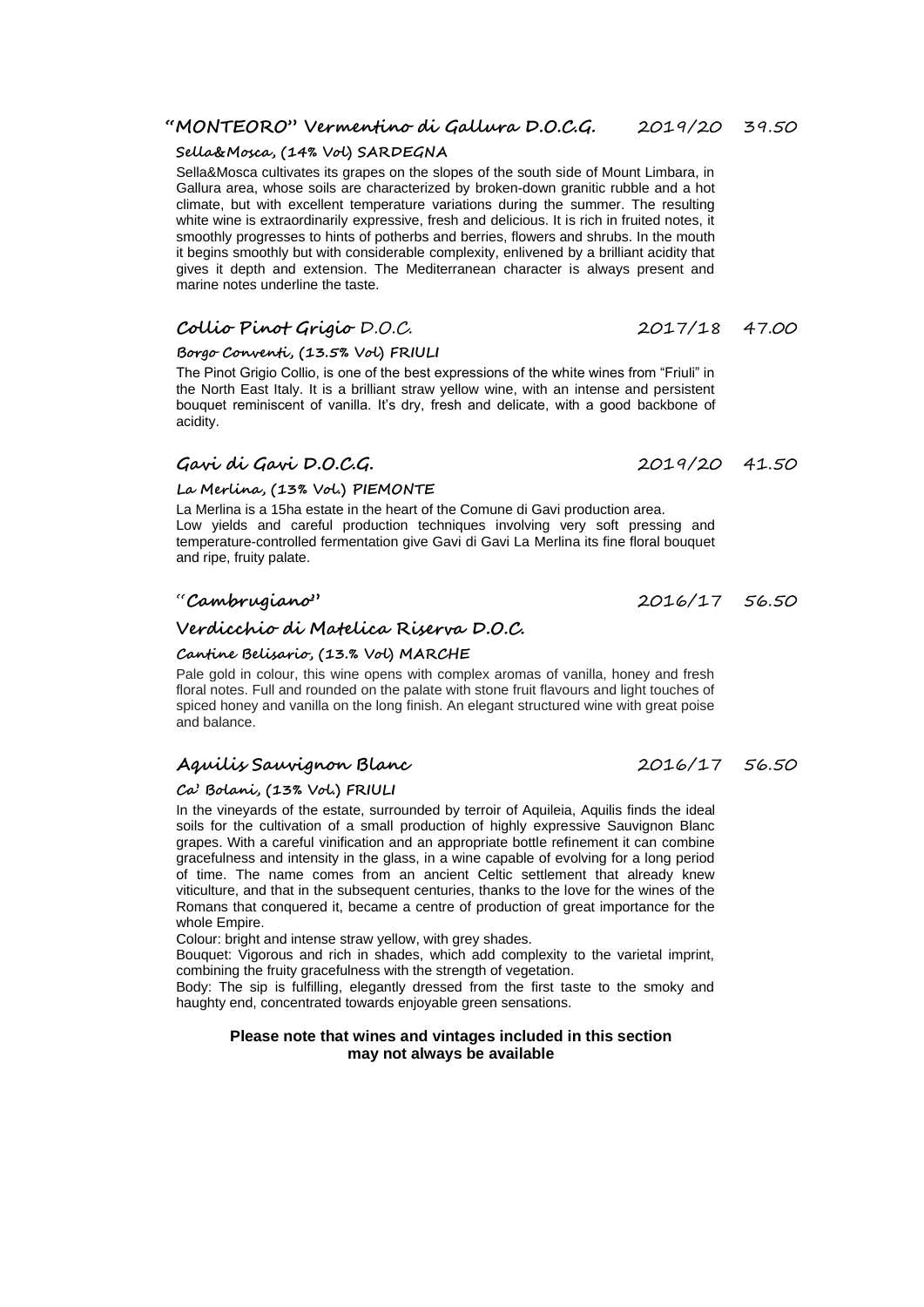# **Red Wine Selection**

| House Red Wine                                                                                                                                                   |               | N.A 20.50 |
|------------------------------------------------------------------------------------------------------------------------------------------------------------------|---------------|-----------|
| Merlot Veneto I.G.T.                                                                                                                                             | 2019/20 23.00 |           |
| Villa Appazzionata, (12% Vol.) VENETO                                                                                                                            |               |           |
| This is a deep red wine with a vinous bouguet, reminiscent of raspberry and pleasantly<br>fruity when young; the body is full with a slightly bitter aftertaste. |               |           |
| Nero D'Avola D.O.P.                                                                                                                                              | 2019/20 27.50 |           |
| Andrero, (14% Vol.) SICILIA                                                                                                                                      |               |           |

This Nero D'Avola has a broad and persistent aroma of marasca cherry and spices, the flavour is superbly structured and offers a rich sensation of fruitiness and sweet spices to the palate.

### **Montepulciano d'Abruzzo D.O.C.** 2019/20 26.50

#### **Casal Thaulero, (13% Vol.) ABRUZZO**

This is an outstanding example of Montepulciano d'Abruzzo: a deep, mature ruby red wine with a rich and full nose with notes of oak and spices. The body is full, ripe and round with a soft finish.

#### **Chianti D.O.C.G.** 2019/20 29.00

**Zonin, (12.5% Vol.) TOSCANA**

This is a bright ruby red wine; the bouquet is elegant and intense with delicate hints of ripe red fruits. It is harmonious and well balanced on the palate, the perfect accompaniment for pasta dishes, grilled meats and cheeses.

## "**Apulo" Primitivo** 2019/20 29.00

#### **Masseria Altemura, (13.5% Vol.) PUGLIA**

Apulo is produced in the province of Brindisi, in the heart of the Salento area. The colour is intense red, enlivened by violet reflections. The bouquet is intense and fruity with notes of plum and dried cherry. The flavour is well-structured with pleasant roundness, it has complex and persistent fruity notes on the palate.

#### **Salice Salentino Riserva D.O.C.** 2018/19 30.50

#### **Menhir, (14.5% Vol.) PUGLIA**

This is an intense red colour wine with purple reflections; 80% Negroamaro and 20% Malvasia. The bouquet has got fruity aromas of plum and blackberry with hints of spices. The body is full with a balanced and warm taste. It is the perfect accompaniment for roast, red meat and spicy cheeses.

# **Barbera d'Asti Superiore D.O.C.G.** 2019/20 34.50

#### **Castello del Poggio, (14% Vol.) PIEMONTE**

This excellent Barbera d'Asti is a ruby red wine with an intense vinous aroma typical of the Barbera grape. The body is full with a bitterish aftertaste.

#### **"Torbae" Valpolicella Ripasso Superiore D.O.C.** 2019/20 47.00

#### **Domini Veneti, (13.5% Vol.) VENETO**

This superior Valpolicella "ripasso" is made by leaving the wine at the end of the fermentation in contact with Amarone pomaces. This procedure called "Ripasso" leaves the wine with a strong full body, delicate flavours and a very smooth taste.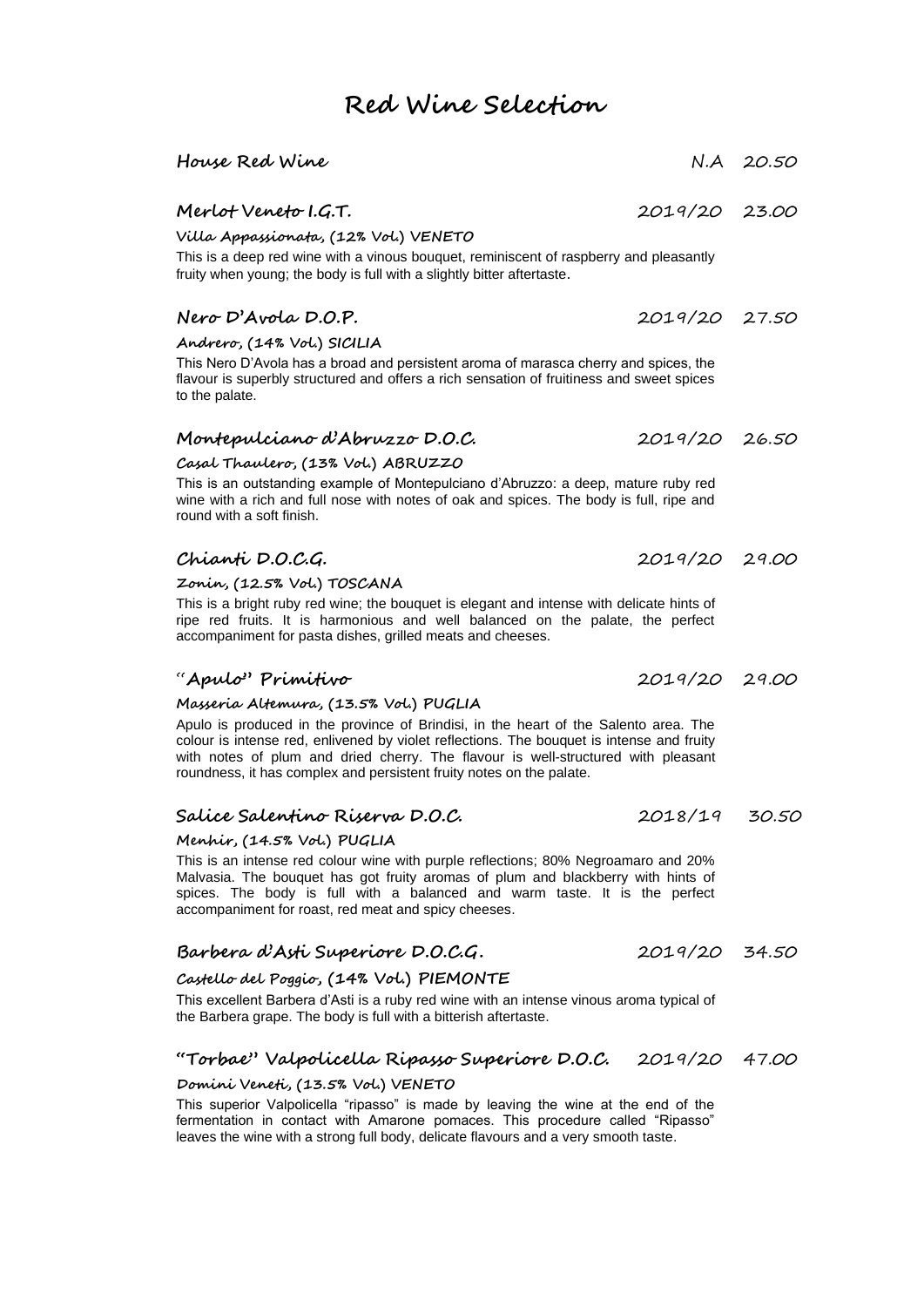**Podere Rocche Dei Manzoni, (14.5% Vol.) PIEMONTE**

the nose offers ethereal and noble aromas, including rose and flowering almond tree. In the mouth it is full, gentle, round refined and elegant, with a real aristocratic personality.

Bricco Manzoni is the innovative assembly of two of the most important typical Piedmontese varieties grown across Rocche Dei Manzoni's vineyards: Nebbiolo (80%)

# **Long Now Langhe D.O.C.** 2010/11 85.00

# **Pelissero, (14% Vol.) PIEMONTE**

Long Now is a blend of Nebbiolo and Barbera grapes, a modern wine with its concentration evident on the nose, with a marked varietal scent and aroma of ripe fruit, blackberry, raspberry and red cherry with an underlying fragrance of vanilla. The flavours explode in the mouth, where it is open, full-bodied, and velvety with an intense, long, complex finish.

# **Pinot Nero Alto Adige D.O.C.** 2018/19 54.00

## **Kettmeir, (13.5% Vol.) Alto Adige**

Aged in wooden casks for 4-6 months, this Pinot Nero has a typical ruby red appearance with elegant notes of red berry fruit on the nose. Soft, tempting palate with a delicate, leisurely aftertaste.

## **Malbech I.G.T. Trevenezie** 2020/21 38.00

**Reguta, (14% Vol.) FRIULI**

A ruby red wine with subtle purple tinges, generous and intense aroma with distinctive fragrances of cherry and nutmeg. In the mouth it is elegant and leaves a memorable impact.

#### **Lodola Nuova Vino Nobile di Montepulciano D.O.C.G.** 2016/17 60.00

## **Ruffino, (13.5% Vol.) TOSCANA**

An elegant and traditional red wine from one of Tuscany's oldest winemaking region. It is a blend of Sangiovese, Cabernet Sauvignon and Merlot. The medium-bodied wine has refreshing acidity and smooth, ripe tannins that create an elegant and wellbalanced structure. Fruity notes persist across the palate and evolve into a lingering finish of plums and tobacco.

## **Feudo Principi di Buttera, (13.5% Vol.) SICILIA**

Surya is a blend of Nero d'Avola and Merlot. The colour is intense ruby red with garnet shades. The bouquet is ample, intense and opens with pleasant hints of small berries, followed by notes of Mediterranean maquis and spices. The flavour is well structured and pleasantly fresh with a soft and lingering finish that recalls the fruit.

# **Chianti Classico Riserva D.O.C.G.** 2016/17 54.00

## **Castello d'Albola, (13% Vol.) TOSCANA**

This Chianti Classico Riserva is produced exclusively from selected grapes grown in the Zonin estate Castello d'Albola. The wine has spicy hints of cinnamon and cloves, alongside oaky and piquant peppery aromas. A rounded, creamy, sweet and wellbalanced palate with an aftertaste of incense, balsamic and more spice.

# **Rute Bolgheri Rosso Guado al Melo D.O.C.** 2018/19 55.00

# **Podere Guado al Melo, (13.5% Vol.) TOSCANA**

Podere Guado al Melo is located in the heart of the Bolgheri denomination. The wine a blend of Cabernet Sauvignon, Merlot and Cabernet Franc is an intimate expression of Bolgheri with its harmony and elegance. Complex and velvety smooth.

**Surya** 2018/19 32.50